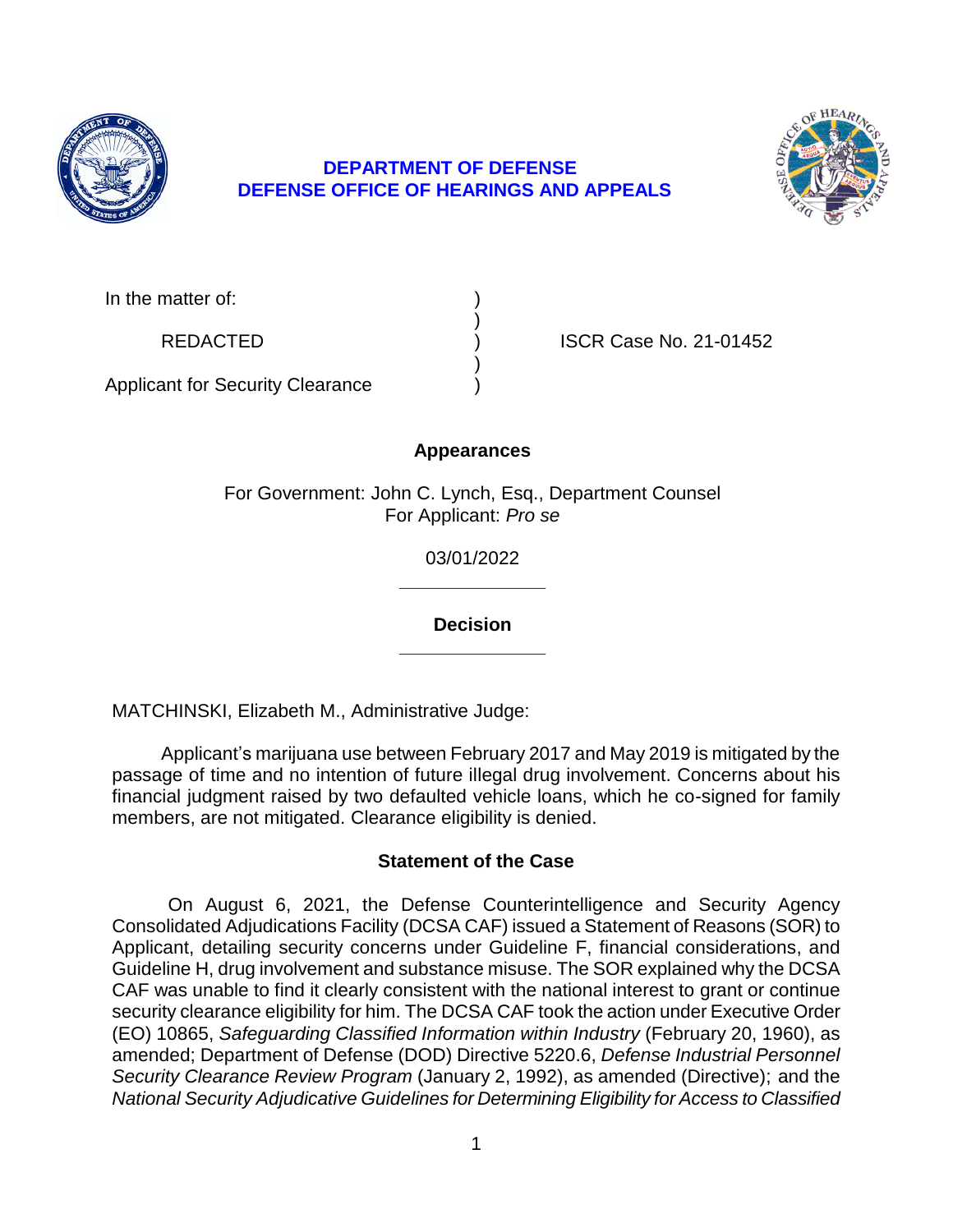Information or Eligibility to Hold a Sensitive Position (AG) effective within the DOD on June 8, 2017.

 Applicant responded to the SOR allegations on August 12, 2021, and requested a decision on the written record in lieu of a hearing before an administrative judge from the submitted a File of Relevant Material (FORM) consisting of a statement of the Government's position and six documents pre-marked as Item 1 through Item 6. The SOR and Applicant's SOR response were included as Item 1 and Item 2, respectively. On November 1, 2021, DOHA forwarded a copy of the FORM to Applicant and instructed him that any response was due within 30 days of receipt. Applicant received the FORM on November 15, 2021, and he submitted a timely response to which the Government did not Defense Office of Hearings and Appeals (DOHA). On October 29, 2021, the Government object.

 On February 2, 2022, the case was assigned to me to determine whether it is clearly consistent with the interests of national security to grant or continue a security clearance for Applicant. I received the case file and assignment on February 11, 2022. Applicant's FORM response was accepted in evidence as an exhibit (AE A).

#### **Findings of Fact**

 The SOR alleges under Guideline F that, as of August 6, 2021, Applicant was indebted on charged-off automobile loans of \$17,144 (SOR ¶ 1.a) and \$10,547 (SOR ¶ 1.b), and on a collection debt of \$846 (SOR ¶ 1.c). Under Guideline H, Applicant is alleged to have used marijuana with varying frequency from about February 2017 to at least April 2019 (SOR ¶ 2.a); to have purchased marijuana on various occasions from 2017 to December 2018 (SOR ¶ 2.b); and to have been charged with driver in possession of marijuana in April 2019 (SOR ¶ 2.c). (Item 1.)

 When Applicant answered the SOR, he admitted the three debts, but stated that they "have all since been closed and removed." He explained that he had co-signed on vehicle loans for his father (SOR ¶ 1.a) and younger brother (SOR ¶ 1.b). Neither his father, who became unemployed, nor his brother, who had been in an accident, could maintain the payments. Applicant acknowledged the collections debt (SOR ¶ 1.c) had been on his credit report, but he did not recognize it. Applicant acknowledged that he had used marijuana to relax in the past before he realized it was not helping to realize his goal of improving his life. (Item 2.) After considering Items 1 through 6, and Applicant's FORM response (AE A), I make the following findings of fact:

 came to the United States from Mexico before Applicant and his two brothers, ages 33 and 30, were born. Applicant lives with his parents in their home and pays rent for his room. Applicant graduated from high school in June 2007. In March 2013, he began working full time for an investment company. While maintaining that job, he began part-time college studies in February 2016. Two years into his nursing studies, he switched his focus and entered an aerospace fabrication program, which he completed in the spring of 2020. In Applicant is 32 years old and unmarried. He has no children. Applicant's parents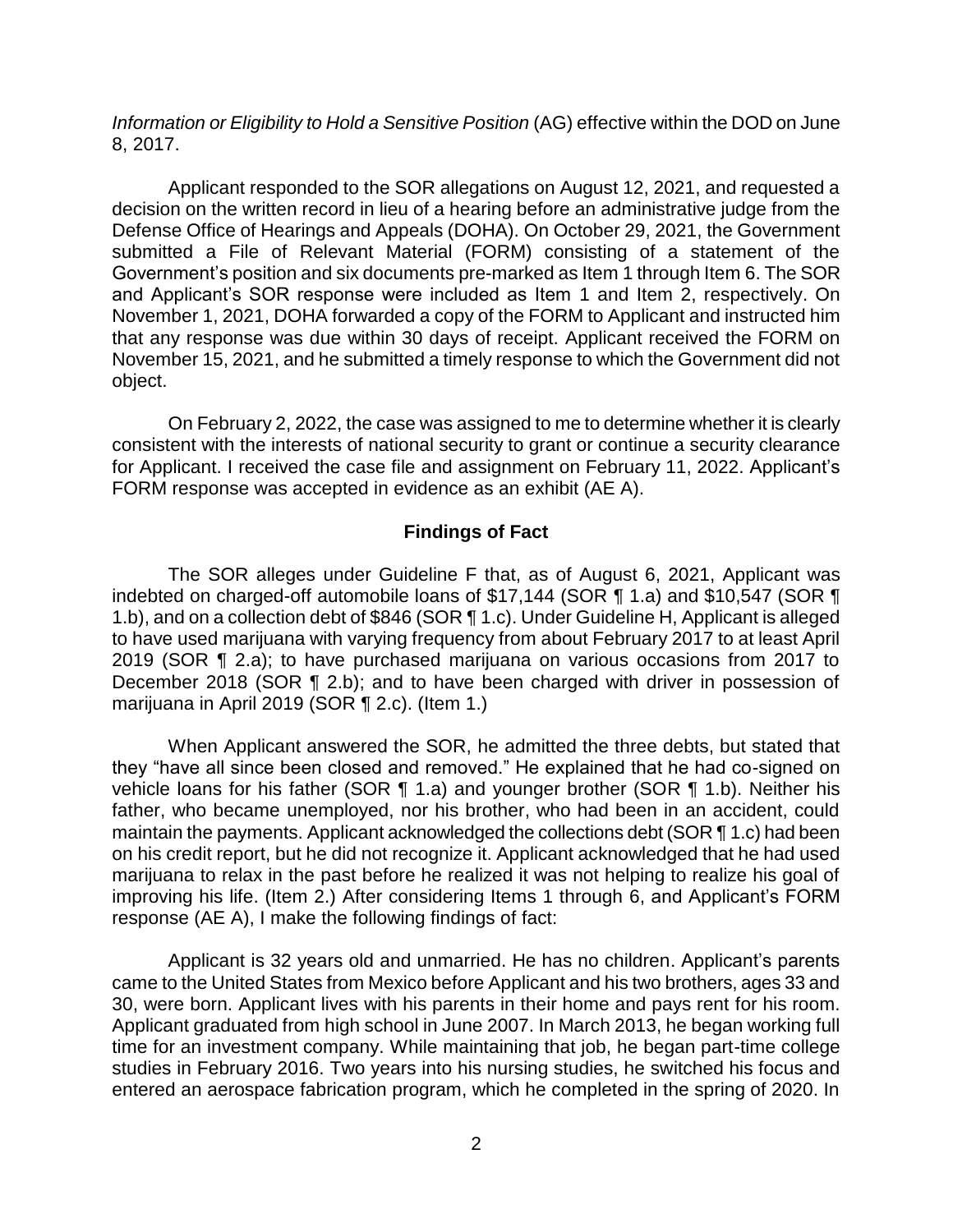August 2020, he was offered employment as a composites bond technician with a defense contractor contingent on him obtaining a security clearance. (Item 3.)

 Applicant completed a Questionnaire for National Security Positions (SF 86) on August 15, 2020, to initiate a background investigation for initial security clearance eligibility for him. On his SF 86, he indicated an intention to return to college "shortly" to complete his associate's and bachelor's degrees. (Item 3.) Applicant apparently resumed his studies shortly after he completed his SF 86 because he gave his college email address as contact information on his August 21, 2020 response to the SOR. (Item 2.)

#### **Financial**

 On his August 2020 SF 86, Applicant listed two charged-off vehicle loans with balances of \$17,144 (SOR ¶ 1.a) and \$10,547 (SOR ¶ 1.b). Applicant co-signed on the respective loans on May 22, 2015, for his father, and on May 25, 2015, for his younger brother. (Items 3-5.) He explained on his SF 86 that his brother had an accident and then could not afford to pay for the damages, and that his father lost his job and could not maintain the payments on his loan. Regarding efforts to address these debts, Applicant related that he had taken no action toward resolving the loan for his brother's vehicle, and he did not know the full details of what occurred. He added that his brother had spoken to the dealer and "plans on making it right." Applicant stated that his father assured him that he would begin repaying his loan when he is in a better financial position. (Item 3.)

 A check of Applicant's credit on September 5, 2020, reflected that Applicant had been 180 days past due previously on his three of his four federal student loans. The loans were in deferment with an aggregate balance of \$12,731. A fourth federal student loan of \$1,750 was also deferred. However, Applicant had not made his first monthly payment of \$44 on a \$126 personal loan obtained in July 2002. Applicant was making payments according to terms on a cell phone debt of \$363. Four small personal loans of \$95, \$328, \$120, and \$333 had been paid off according to account terms. A car loan that Applicant obtained in February 2012 for \$16,356 had been paid off in April 2018, but after he had redeemed the vehicle following a repossession. The vehicle loans listed on his SF 86 were obtained for \$18,369 (SOR ¶ 1.a) and \$17,523 (SOR ¶ 1.b) and charged off to profit and loss in July 2020. Additionally, a collection entity was reporting an unpaid \$846 debt assigned in October 2016 (SOR ¶ 1.c).

 During a September 16, 2020 personal subject interview (PSI) with an authorized investigator for the Office of Personnel Management (OPM), Applicant explained that his father was currently unemployed "due to COVID." Applicant denied any responsibility for the \$10,547 charged-off loan balance for his brother's vehicle and stated that his brother was working with the dealership to resolve the debt. He stated that the account may have gone two to three months past due. As for the loan co-signed for his father, Applicant asserted that his father caught up on his payments, and the account was in good standing. He denied any other past-due accounts in the last seven years. When confronted with the adverse information on his credit record, Applicant responded that he was unaware why the loan co-signed for his father was still showing as past due. He added that, if required,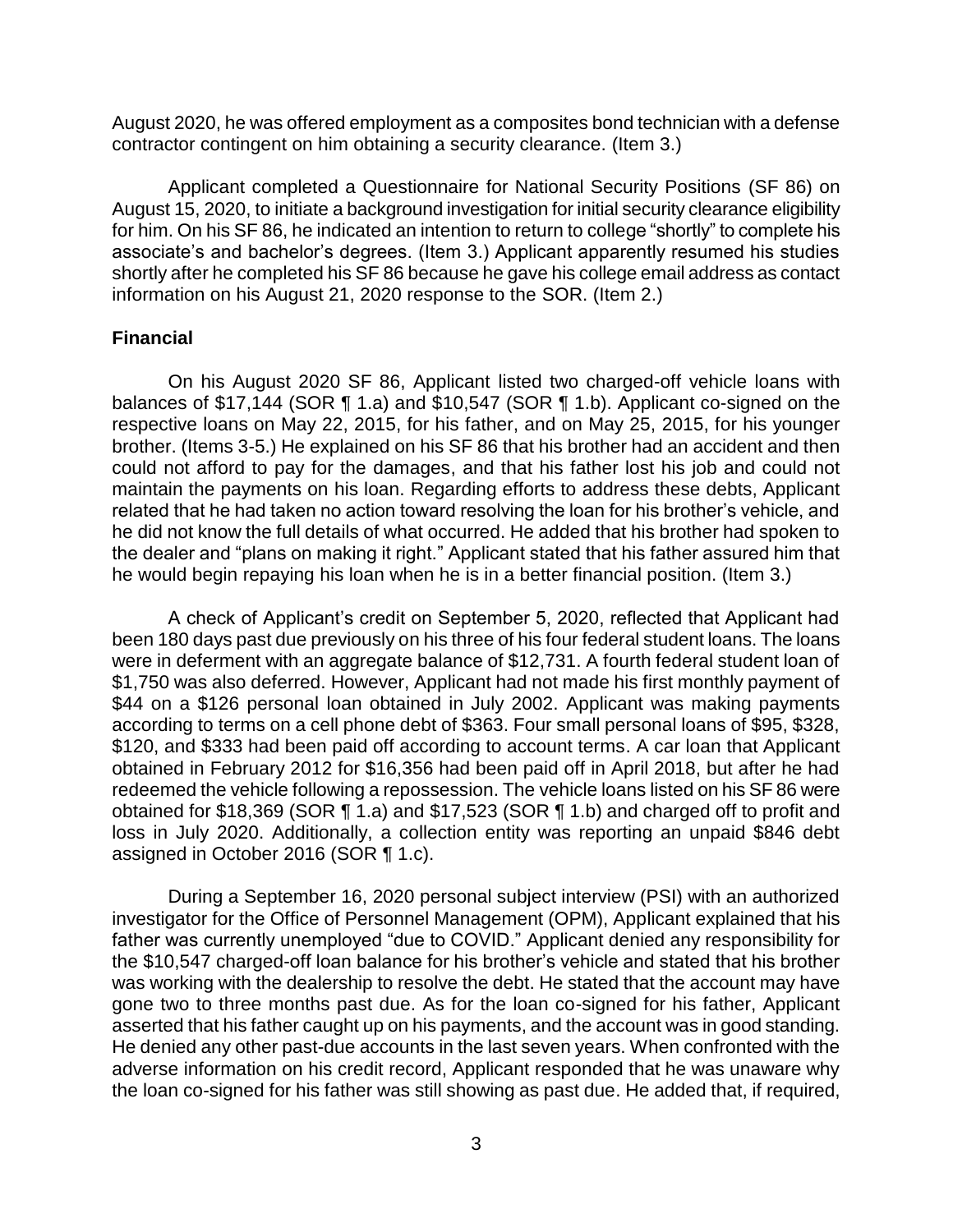he would work with the dealership to make a payment arrangement within the next couple of months. Applicant did not recognize the \$846 collection debt, but surmised the debt may stem from him missing the payment date for a ticket received in May 2013 for having a headlight out. He claimed to have paid the ticket late, although he could not recall the payment date. He disputed the debt if, in fact, it was for the ticket. As for his three student loans that were previously delinquent, Applicant stated that the accounts went two months past due but were deferred until he completed his schooling. Regarding the paid off car loan for the vehicle redeemed after repossession, Applicant stated that he fell behind a couple of months in his payments, but he was able to pay the balance and keep his car. He attributed the debt issues to immaturity and stated that he should have known better than to co-sign on a vehicle loan. He explained that he was making more effort to keep his accounts in good standing. (Item 6.)

 Applicant was given an opportunity to provide documentation regarding the financial delinquencies to the OPM investigator after his interview to substantiate his disputes with the information on his credit report. The OPM investigator received no documentation. (Item 6.)

 As of July 26, 2021, Applicant's credit report from Equifax was showing no progress toward the vehicle loans that Applicant had co-signed. The loan for his father's car had been charged off for \$17,639 and was last paid in January 2016. It was reportedly past due for \$17,144. The loan for his brother had been charged off for \$10,547 due to nonpayment since September 2015, although the creditor was reporting a zero balance after being written off. Applicant's student loans were rated as "pays account as agreed." The collection debt (SOR ¶ 1.c) was not on Applicant's credit report. (Item 4.)

 On August 12, 2021, in response to the SOR, Applicant stated that the three debts were "still active" as of his completion of his SF 86 and his PSI, "but have all since been closed or removed." He related about the co-signed loans that he had been "asked just to put up a pay stub and co-sign to make the loan process easier" to help his father and brother. However, his father was unable to make the payments due to a job loss, and his brother incurred several medical expenses from "getting into a terrible accident shortly after then. He stated that he had no comment as to the collection debt (SOR  $\P$  1.c) inasmuch as he was unfamiliar with it and did not receive requested information about the debt from the creditor. He provided a then current screenshot from his Experian credit report showing that he had no collection accounts on his record and that both of the car loans had been closed, although the creditor in SOR ¶ 1.a was still reporting a balance of \$17,144 as of July 31, 2021. Applicant commented, "I am happy to say these debts are no longer an signing for the car." Applicant added that he had not had any issues with his credit since issue." (Item 2.)

 Applicant provided no credit records in response to the FORM. In an undated statement received by DOHA in December 2021, Applicant explained that even after the car loans went into collections, he was unable to make a firm commitment to aid his father or brother as he had just resumed his schooling and was working part time earning "a little more than the minimum wage." He had his own car payment, rent, and other expenses that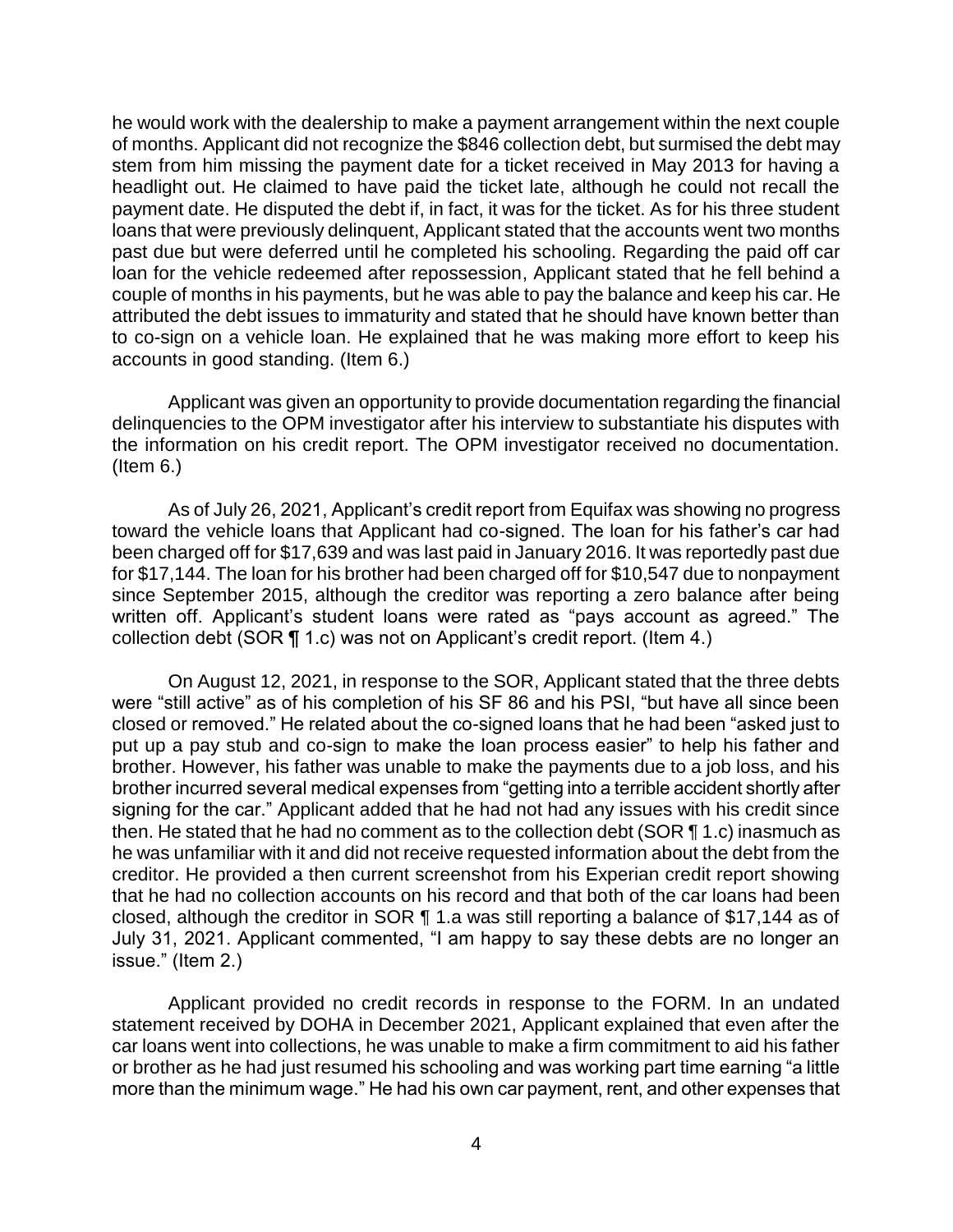left him unable rather than unwilling to make the car payments for his family members. He expressed that his finances would not be an issue going forward, as restoring his credit rating was a top priority. (AE A.)

#### **Drug Involvement**

 On his August 2020 SF 86, Applicant disclosed in response to police record inquiries an April 2019 charge of marijuana while operating a vehicle for which he was sentenced to traffic school and fined. He indicated the charge was a misdemeanor, although sheriff and court records in Item 6 indicate it was an infraction. He stated about the offense, "I was at the wrong place, at the wrong time and got a serious wake up call. It was a hard lesson learned and I no longer associate myself with that stuff." In response to an SF 86 inquiry into any illegal use of drugs or controlled substances in the last seven years, Applicant reported that he "only used marijuana," but that he smoked the drug "regularly" on his days off from work between February 2017 and May 2019. He denied any intention to use the drug in the future, explaining:

The last time I used marijuana it resulted in a traffic ticket and from then on I came to the realization that it just doesn't really do anything positive for me in any way. I used [marijuana] for a few years and it was ok but I no longer have any desire to use marijuana in any way. (Item 3.)

 During his September 2020 PSI, Applicant explained about the marijuana charge that he went to a friend's house after work in April 2019, and while he was waiting outside, a sheriff's officer approached and asked him his purpose. Applicant consented to a search of his vehicle, and marijuana was found under the seat. Applicant admitted to the OPM investigator that he had used marijuana in the past, but that the marijuana found belonged to his cousin. Applicant had forgotten about the marijuana left in his vehicle by his cousin. Applicant was issued a citation for possession of less than an ounce of marijuana, even though he denied having used any marijuana that day. Applicant stated that he never had to appear in court and that all he needed to do was attend an online traffic school, which cost him \$657. As for his use of marijuana, Applicant explained that he obtained the marijuana that he used from that same cousin, and they smoked it together during Applicant's days off from work. The marijuana had a relaxing effect on him. Applicant denied any current association with anyone that uses any illegal drug, including marijuana, and any intention to use marijuana in the future. (Item 6.)

 On July 23, 2021, Applicant responded to interrogatories from DOHA about his drug use. He responded negatively to a query about any use of marijuana or other product containing tetrahydrocannabinol (THC) since his September 2020 PSI, even if it was legal under state law. He answered "Yes" to a question concerning any purchase of marijuana or products containing THC since August 2013, and explained that he purchased marijuana "about once every 6-8 weeks from early to mid 2017 to late December 2018" from that same cousin with whom he had used marijuana. He denied any purchase of marijuana since late December 2018 and added that he had matured "a lot" since then and is no longer involved with marijuana in any way. He responded "No" to inquiries concerning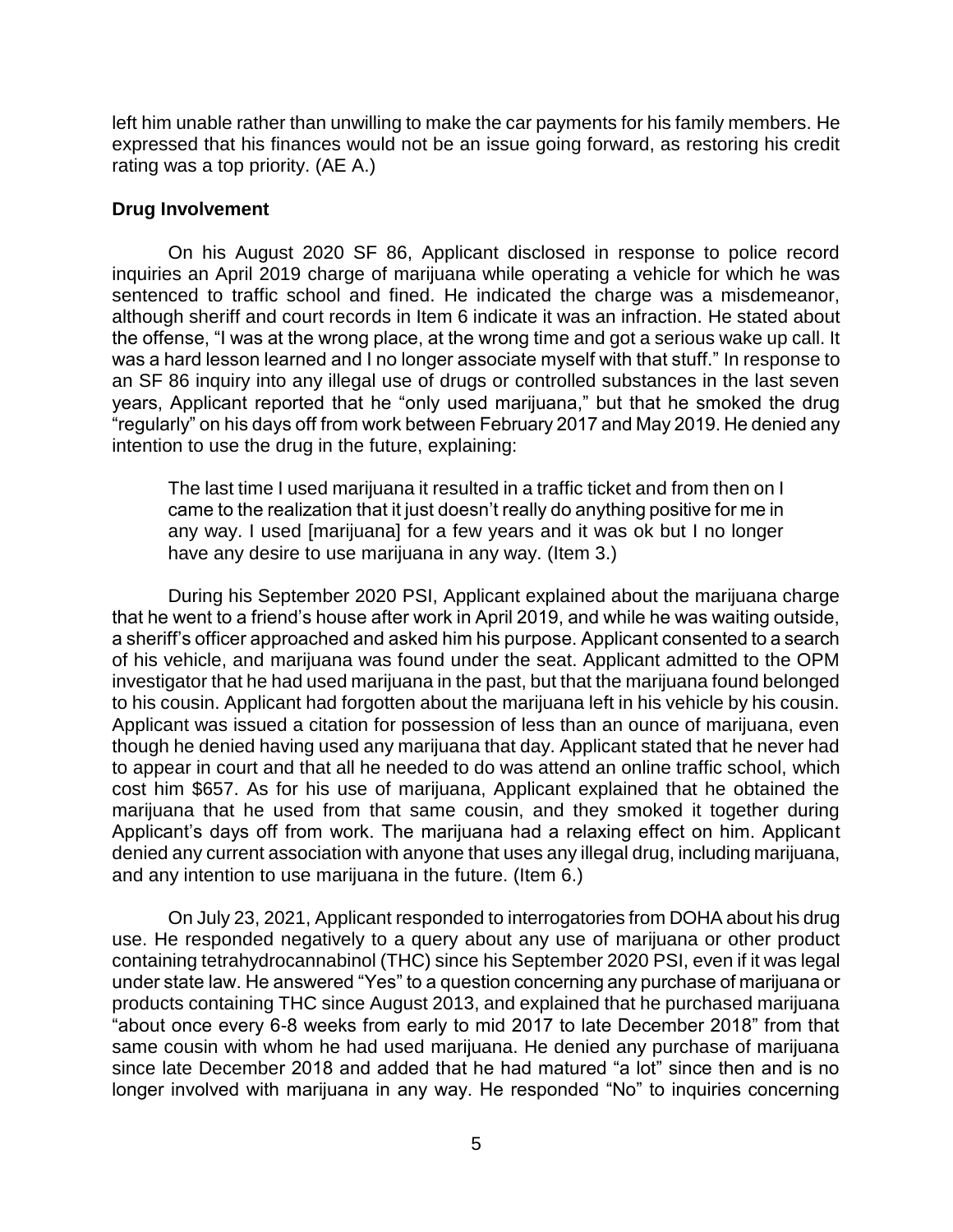whether he currently possessed any marijuana, THC products, other illegal drugs, or drug paraphernalia; whether he lived with or associated with any person who uses any illegal drugs; whether he frequents places where he has reason to believe marijuana or THC products are being sold or used; and whether he had any drug counseling or treatment or participated in a support group such as Narcotics Anonymous. Applicant also indicated that he had not been drug tested. At DOHA's request, Applicant provided records showing that he had been cited for having marijuana in his possession while driving on April 5, 2019; that he had been convicted on October 1, 2019; and that he had completed court-ordered traffic school online on September 27, 2019. (Item 6.)

 In his December 2021 response to the FORM, Applicant expressed deep regret for his marijuana use and a desire to move forward from the person he had been. He stated that marijuana had not been an issue for a few years and that he was open to regular drug testing if required. He added that he had learned form his past mistakes and was working on improving all aspects of his life.

#### **Policies**

The U.S. Supreme Court has recognized the substantial discretion the Executive Branch has in regulating access to information pertaining to national security, emphasizing that "no one has a 'right' to a security clearance." *Department of the Navy v. Egan*, 484 U.S. 518, 528 (1988). When evaluating an applicant's suitability for a security clearance, the administrative judge must consider the adjudicative guidelines. In addition to brief introductory explanations for each guideline, the adjudicative guidelines list potentially disqualifying conditions and mitigating conditions, which are required to be considered in evaluating an applicant's eligibility for access to classified information. These guidelines are not inflexible rules of law. Instead, recognizing the complexities of human behavior, these guidelines are applied in conjunction with the factors listed in the adjudicative process. The administrative judge's overall adjudicative goal is a fair, impartial, and commonsense decision. According to AG ¶ 2(a), the entire process is a conscientious scrutiny of a number of variables known as the "whole-person concept." The administrative judge must consider all available, reliable information about the person, past and present, favorable and unfavorable, in making a decision.

The protection of the national security is the paramount consideration. AG  $\P$  2(b) eligibility will be resolved in favor of the national security." In reaching this decision, I have drawn only those conclusions that are reasonable, logical, and based on the evidence contained in the record. Under Directive ¶ E3.1.14, the Government must present evidence to establish controverted facts alleged in the SOR. Under Directive ¶ E3.1.15, the applicant is responsible for presenting "witnesses and other evidence to rebut, explain, extenuate, or mitigate facts admitted by applicant or proven by Department Counsel. . . ." The applicant requires that "[a]ny doubt concerning personnel being considered for national security has the ultimate burden of persuasion to obtain a favorable security decision.

 A person who seeks access to classified information enters into a fiduciary relationship with the Government predicated upon trust and confidence. This relationship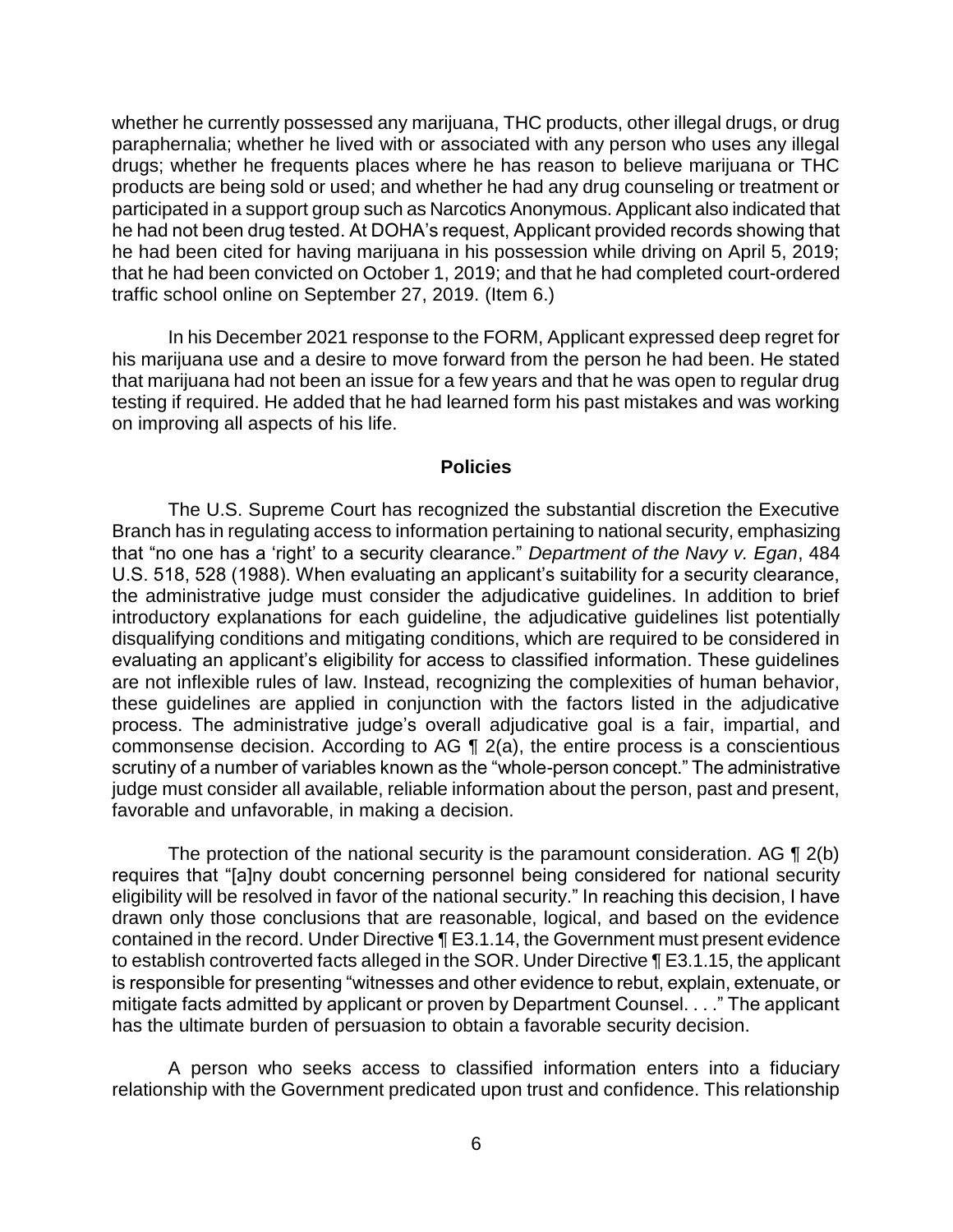transcends normal duty hours and endures throughout off-duty hours. The Government reposes a high degree of trust and confidence in individuals to whom it grants access to classified information. Decisions include, by necessity, consideration of the possible risk that the applicant may deliberately or inadvertently fail to safeguard classified information. Such decisions entail a certain degree of legally permissible extrapolation about potential, rather than actual, risk of compromise of classified information. Section 7 of EO 10865 provides that decisions shall be "in terms of the national interest and shall in no sense be a determination as to the loyalty of the applicant concerned." *See also* EO 12968, Section 3.1(b) (listing multiple prerequisites for access to classified or sensitive information).

#### **Analysis**

#### **Guideline F: Financial Considerations**

The security concerns about financial considerations are articulated in AG ¶ 18:

Failure to live within one's means, satisfy debts, and meet financial obligations may indicate poor self-control, lack of judgment, or unwillingness to abide by rules and regulations, all of which can raise questions about an individual's reliability, trustworthiness, and ability to protect classified or sensitive information. Financial distress can also be caused or exacerbated by, and thus can be a possible indicator of, other issues of personnel security concern such as excessive gambling, mental health conditions, substance misuse, or alcohol abuse or dependence. An individual who is financially overextended is at greater risk of having to engage in illegal or otherwise questionable acts to generate funds. . . .

 The Appeal Board explained the scope and rationale for the financial considerations security concern in ISCR Case No. 11-05365 at 3 (App. Bd. May 1, 2012) (citation omitted) as follows:

This concern is broader than the possibility that an applicant might knowingly compromise classified information in order to raise money in satisfaction of his or her debts. Rather, it requires a Judge to examine the totality of an applicant's financial history and circumstances. The Judge must consider pertinent evidence regarding the applicant's self-control, judgment, and other qualities essential to protecting the national secrets as well as the vulnerabilities inherent in the circumstances. The Directive presumes a nexus between proven conduct under any of the Guidelines and an applicant's security eligibility.

 Guideline F security concerns are established when an individual fails to pay financial obligations according to terms. Applicant co-signed on two vehicle loans within three days in May 2015 because he wanted to help his father and brother, who apparently would not have qualified for the loans on their own. His brother stopped paying on the loan for his vehicle in September 2015 (SOR ¶ 1.b). His father made a last payment for his car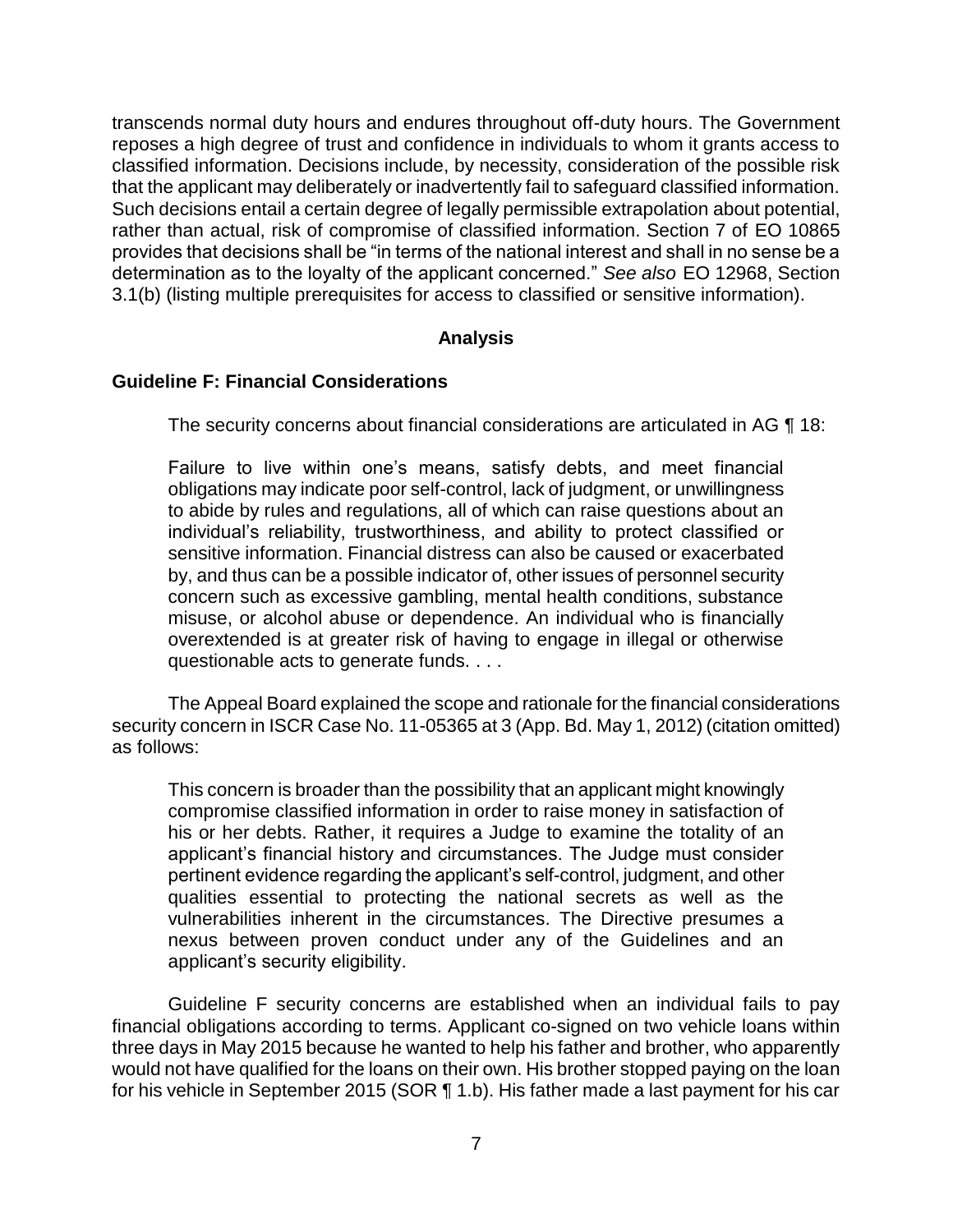in January 2016 (SOR ¶ 1.a). As a co-signer, Applicant accepted legal contractual responsibility for repayment of the defaulted loans. During his PSI, he expressed his belief that he had no responsibility to repay the loan for his brother's car. However, if he was found responsible, he would work with the dealership to pay the debt. He now asserts that he wanted to make the loan payments for his family members but he could not afford to do so. Disqualifying conditions AG ¶¶ 19(a), "inability to satisfy debts," and 19(c), "a history of not meeting financial obligations," apply because of the defaulted auto loans.

 Regarding the \$846 collection debt, Applicant did not recognize it when asked about it during his PSI, although he speculated that it may be for a traffic ticket paid late. He admitted the debt in response to the SOR, but then stated in response to the FORM that he had no success in attempting to verify the debt. The Appeal Board has held that adverse information from a credit report is normally sufficient to meet the substantial evidence standard to establish a debt. *See* ISCR Case No. 14-03612 at 3 (App. Bd. Aug. 25, 2015) (citing, *e.g.*, ISCR Case No. 03-20327 at 3 (App. Bd. Oct. 26, 2006)). Applicant presented no documentation of any efforts to investigate or dispute that debt.

 As of July 26, 2021, Equifax was no longer reporting it on Applicant's credit report. However, the Appeal Board noted in ISCR Case No. 14-03612 at 4 (App. Bd. Aug. 25, 2015) and reiterated in ISCR Case No. 26-01338 at 3 (App. Bd. Jul. 13, 2018) that the fact that a debt no longer appears on a credit report is not "meaningful, independent evidence as to the disposition of the debt." The Fair Credit Reporting Act requires removal of most negative financial items from a credit report seven years from the first date of delinquency or if they become no longer legally collectible because of a state statute of limitations, whichever is longer. *See* Title 15, U.S.C. § 1681c. Debts may also be dropped from a credit report upon dispute when the creditor believes the debt is not going to be paid or when the debt has been charged off. The lender in SOR ¶ 1.b writing off the \$10,534 balance and reporting a zero balance on Applicant's July 2021 credit report is a case in have been dropped from a credit report, particularly if they resulted from financially irresponsible behavior or remain unaddressed without reasonable justification. Given the absence of any evidence showing the debt in SOR ¶ 1.c is not his legitimate obligation, AG point. Debts may still have security significance if they are no longer legally collectible or  $\P$  19(a) and 19(c) apply to that debt as well.

 Applicant has the burdens of production and persuasion in establishing sufficient mitigation to overcome the financial concerns raised by the delinquent accounts. One or more of the following conditions under AG ¶ 20 may apply in whole or in part:

(a) the behavior happened so long ago, was so infrequent, or occurred under such circumstances that it is unlikely to recur and does not cast doubt on the individual's current reliability, trustworthiness, or good judgment;

(b) the conditions that resulted in the financial problem were largely beyond the person's control (e.g., loss of employment, a business downturn, unexpected medical emergency, a death, divorce or separation, clear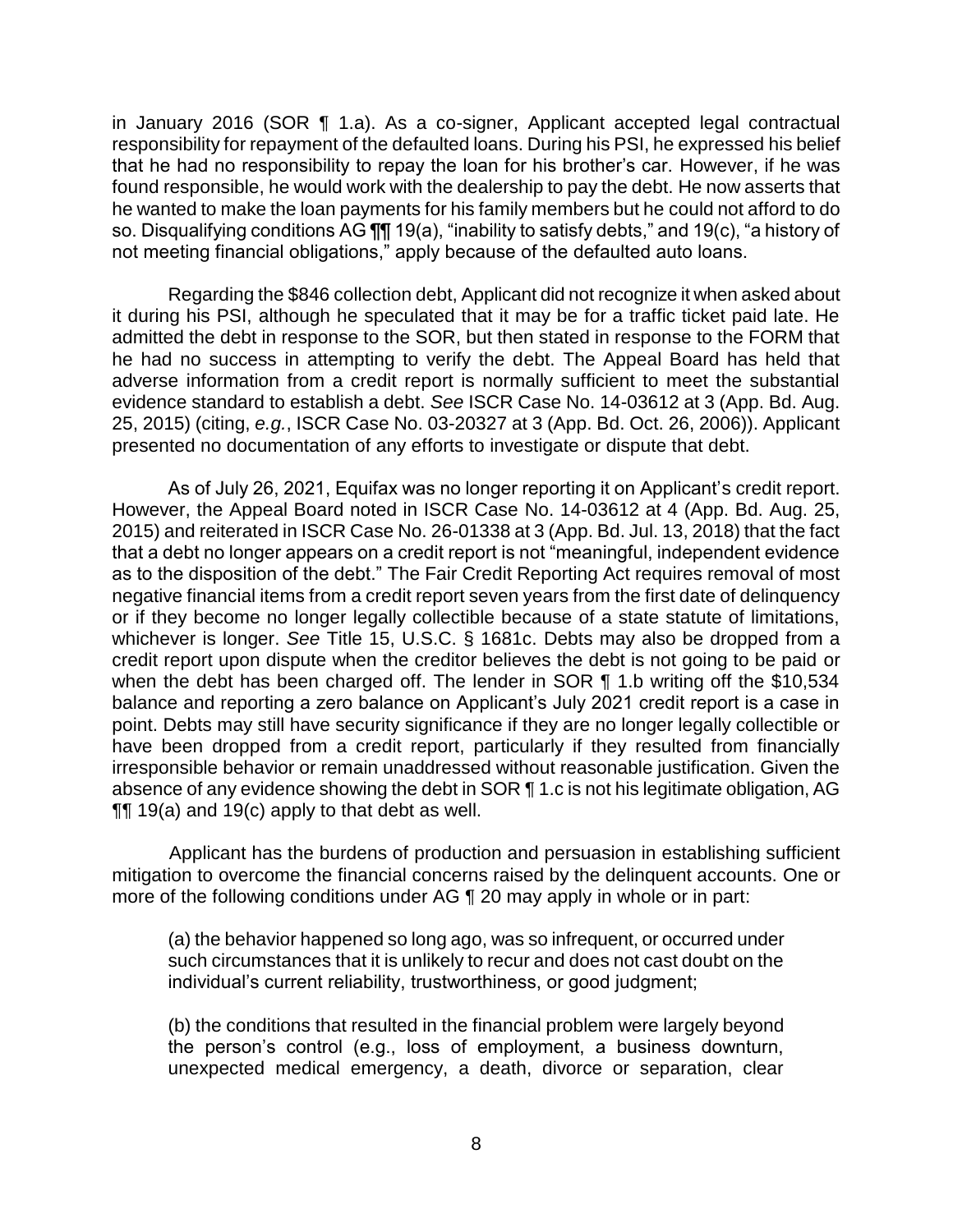victimization by predatory lending practices, or identity theft), and the individual acted responsibly under the circumstances;

(c) the individual has received or is receiving financial counseling for the problem from a legitimate and credible source, such as a non-profit credit counseling service, and there are clear indications that the problem is being resolved or is under control; and

(d) the individual initiated and is adhering to a good-faith effort to repay overdue creditors or otherwise resolve debts.

AG ¶ 20(a) cannot reasonably apply in mitigation because of Applicant's ongoing disregard of the established delinquent debts. An applicant's ongoing, unpaid debts evidence a continuing course of conduct and are considered recent. *See*, *e.g*., ISCR Case No. 17-03146 at 2 (App. Bd. Jul. 31, 2018) (citing ISCR Case No. 15-08779 at 3 (App. Bd. Nov. 3, 2017)).

 Applicant provided no documentation about his brother's accident or his father's unemployment. While these are the types of unforeseen circumstances that could trigger AG ¶ 20(b) in mitigation of the initial defaults, Applicant knowingly assumed legal liability for two car loans totaling some \$36,162 in May 2015. It is not clear that he could reasonably afford to repay them in the event his father and brother did not make their payments. Moreover, mitigating condition AG ¶ 20(b) requires that an individual take responsible steps toward resolving the debts. If his brother worked out a deal with the lender to relieve him and Applicant of their joint liability for repayment of the charged-off \$10,534 balance, it was incumbent on Applicant to provide proof of any such arrangement, and he did not do so. PSI that he would check with his father about the status of the debt and, if required, would work with the dealership on repayment arrangements. Applicant now asserts that he could not afford to repay the loans on his income. He resumed his schooling and worked part time earning little more than the minimum wage. Even so, he had an obligation to contact evidence that he did so. He seemed to think that because the creditors had charged off the debts and were not actively pursuing him for the balances, they were "no longer an issue." Regarding the loan co-signed for his father, Applicant stated during his September 2020 the creditors and attempt to negotiate repayment terms that he could afford. There is no AG ¶ 20(b) is not fully established.

 Moreover, without any evidence by Applicant to resolve the debts in the SOR or alternatively seek some relief from the creditors as to his legal liability for repayment, such as removing him from the loans in SOR ¶¶ 1.a and 1.b, neither AG ¶ 20(c) nor AG ¶ 20(d) each debt in the SOR, or even that the first debts paid be those in the SOR. *See* ISCR Case No. 07-06482 (App. Bd. May 21, 2008). However, "an applicant must demonstrate a plan for debt repayment, accompanied by concomitant conduct, that is, conduct that evidences a serious intent to resolve the debts." *See*, *e.g.*, ADP Case No. 17-00263 at 4 has any applicability. An applicant is not required to establish that he or she has paid off (App. Bd. Dec. 19, 2018).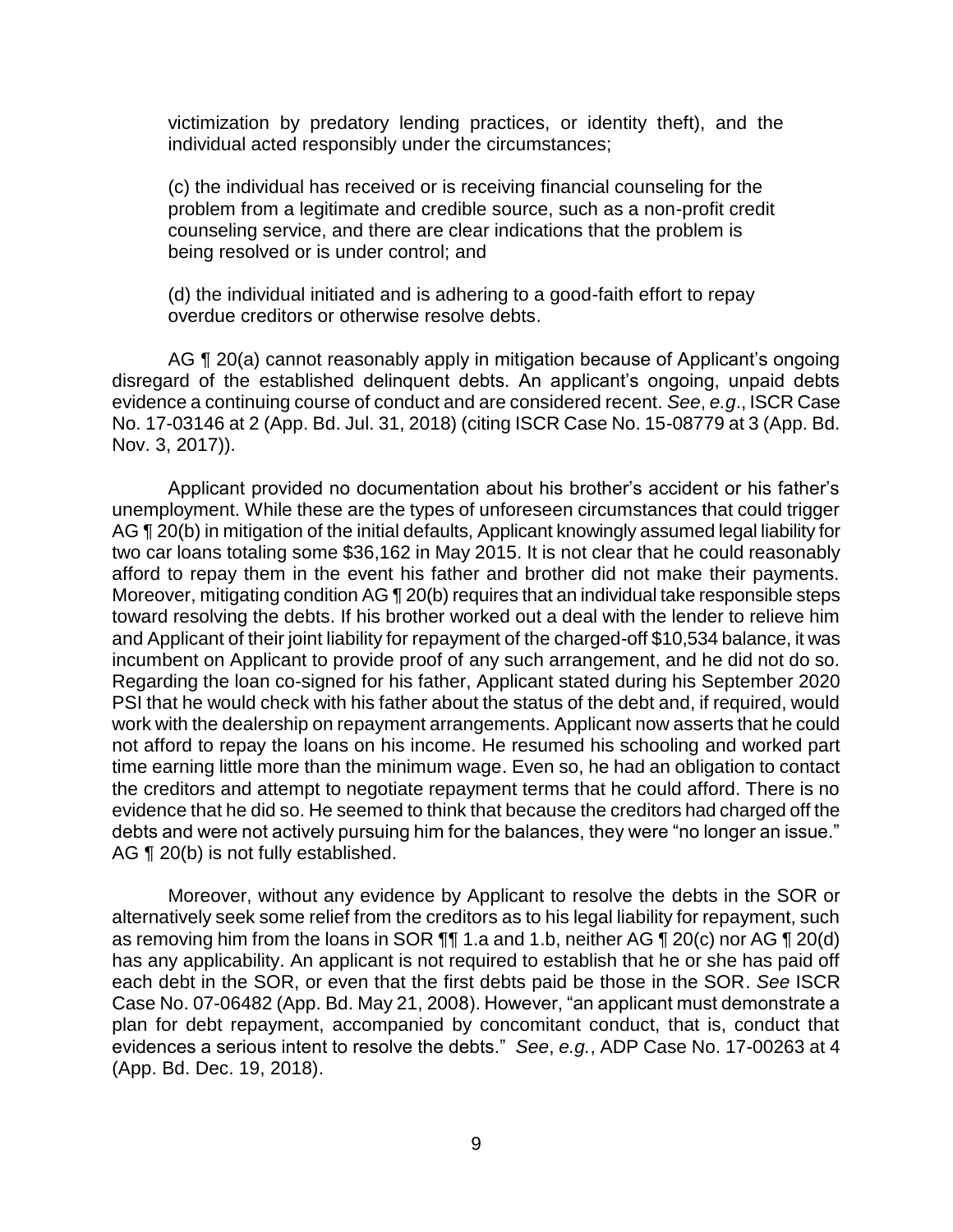The security clearance adjudication is not a proceeding aimed at collecting an applicant's personal debts. It is a proceeding aimed at evaluating an applicant's judgment, reliability, and trustworthiness with regard to his fitness or suitability to handle classified information appropriately. *See* ISCR Case No. 09-92160 at 5 (App. Bd. June 21, 2010). Applicant asserts that restoring his credit is a priority for him, and his July 2021 credit report shows that he obtained deferments of his federal student loans, which had been seriously delinquent in the past. He was able to redeem his car following repossession and paid off his loan in April 2018. His September 2020 credit report reflects timely payments on several small installment loans. Nonetheless, ignoring debts until they drop from one's credit report or are no longer legally collectable is not sound financial judgment for security clearance purposes. Applicant did not adequately mitigate the financial considerations security concerns.

### **Guideline H: Drug Involvement and Substance Misuse**

 The security concerns about drug involvement and substance misuse are set forth in AG ¶ 24:

The illegal use of controlled substances, to include the misuse of prescription and non-prescription drugs, and the use of other substances that cause physical or mental impairment or are used in a manner inconsistent with their intended purpose can raise questions about an individual's reliability and trustworthiness, both because such behavior may lead to physical or psychological impairment and because it raises questions about a person's ability or willingness to comply with laws, rules, and regulations. *Controlled substance* means any "controlled substance" as defined in 21 U.S.C. 802. Substance misuse is the generic term adopted in this guideline to describe any of the behaviors listed above.

 In addition to the above matters, I note that the state where Applicant was born, raised, and educated legalized marijuana use, possession, and purchase of small amounts of cannabis by adults 21 years of age or older on November 8, 2016. However, marijuana remains a Schedule I controlled substance under federal law pursuant to Title 21, Section 812 of the United States Code. Schedule I drugs are those which have a high potential for abuse; have no currently accepted medical use in treatment in the United States; and lack accepted safety for use of the drug under medical supervision. Section 844 under Title 21 of the United States Code makes it unlawful for any person to knowingly or intentionally possess a controlled substance not obtained pursuant to a valid prescription. On October 25, 2014, the then Director of National Intelligence (DNI) issued guidance that changes to laws by some states and the District of Columbia to legalize or decriminalize the recreational use of marijuana do not alter existing federal law or the National Security Adjudicative Guidelines, and that an individual's disregard of federal law pertaining to the use, sale, or manufacture of marijuana remains adjudicatively relevant in national security determinations.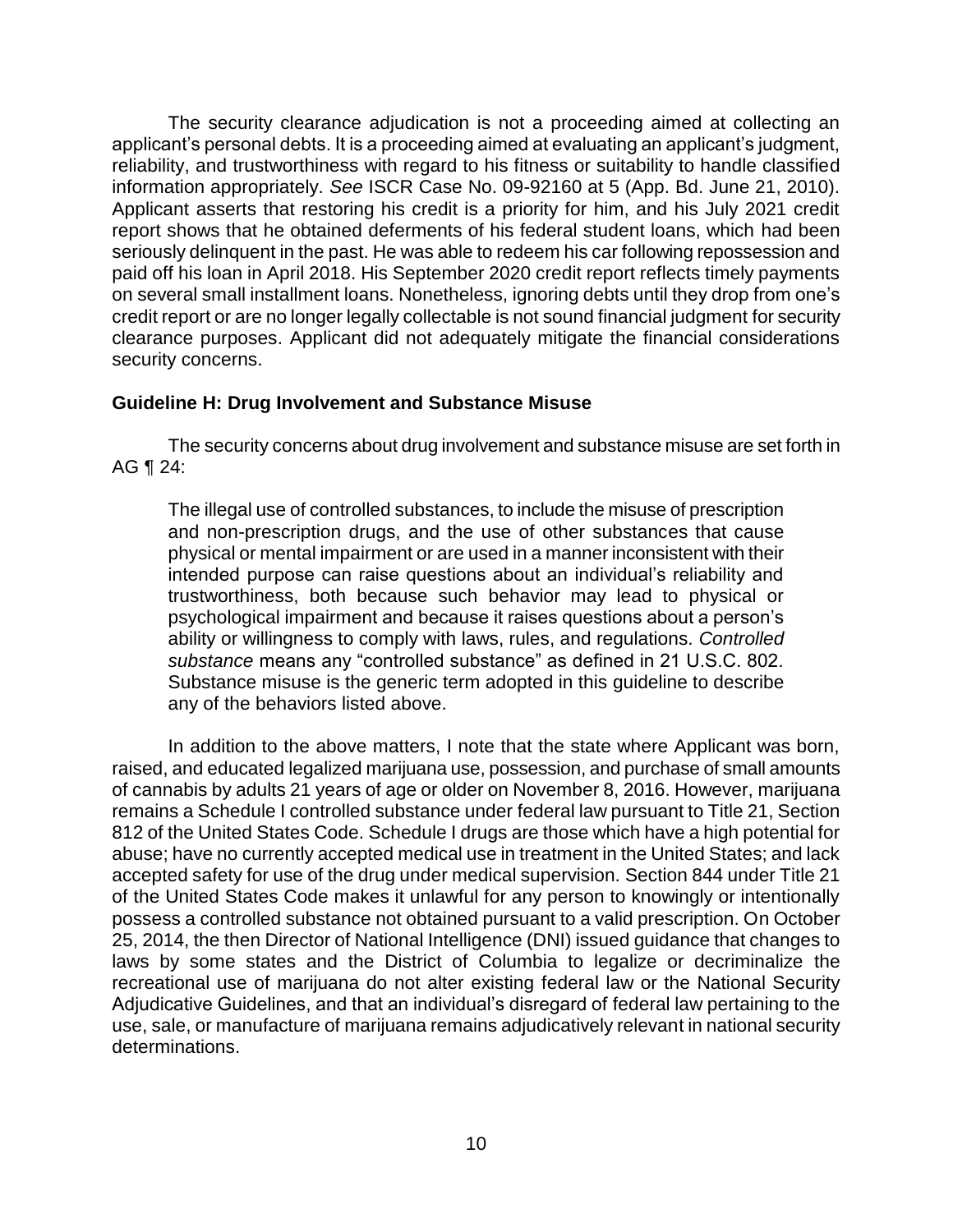Applicant seemed to realize this as he listed his marijuana use from February 2017 to April 2019 on his SF 86. Although he reported on his SF 86 that he used marijuana until May 2019 that date is inconsistent with his explanation that his last use of marijuana resulted in a traffic ticket. His citation and traffic court records show he was cited on April 5, 2019. Applicant described his marijuana use as "regularly on [his] days off [from] work." During his PSI, Applicant did not indicate any frequency as to his marijuana use other than it occurred with his cousin on his days off. In response to drug interrogatories, Applicant disclosed that he purchased marijuana about once every six weeks from early-to-mid 2017 until late December 2018 from the cousin with whom he used marijuana. He did not provide any details as to his expenditures for marijuana. Disqualifying conditions AG ¶ 25(a), "any substance misuse," and 25(c), "illegal possession of a controlled substance, including cultivation, processing, manufacture, purchase, sale, or distribution; or possession of drug paraphernalia," apply.

Applicant bears the burden of establishing that matters in mitigation apply. AG ¶ 26 provides for mitigation as follows:

(a) the behavior happened so long ago, was so infrequent, or happened under such circumstances that it is unlikely to recur or does not cast doubt on an individual's current reliability, trustworthiness, or good judgment;

(b) the individual acknowledges his or drug involvement and substance misuse, provides evidence of actions taken to overcome this problem, and has established a pattern of abstinence, including, but not limited to:

(1) disassociation from drug-using associates and contacts;

(2) changing or avoiding the environment where drugs were used; and

(3) providing a signed statement of intent to abstain from all illegal drug involvement and substance misuse, acknowledging that any future involvement or misuse is grounds for revocation of national security eligibility;

(c) abuse of prescription drugs was after a severe or prolonged illness during which these drugs were prescribed, and abuse has since ended; and

(d) satisfactory completion of a prescribed drug treatment program, including, but not limited to, rehabilitation and aftercare requirements, without recurrence of abuse, and a favorable prognosis by a duly qualified medical professional.

AG ¶ 26(a) has some applicability in mitigation. Applicant was not specific about his marijuana use other than that it was regular. It occurred too often to be reasonably characterized as infrequent. There is no "bright line" for determining when conduct is recent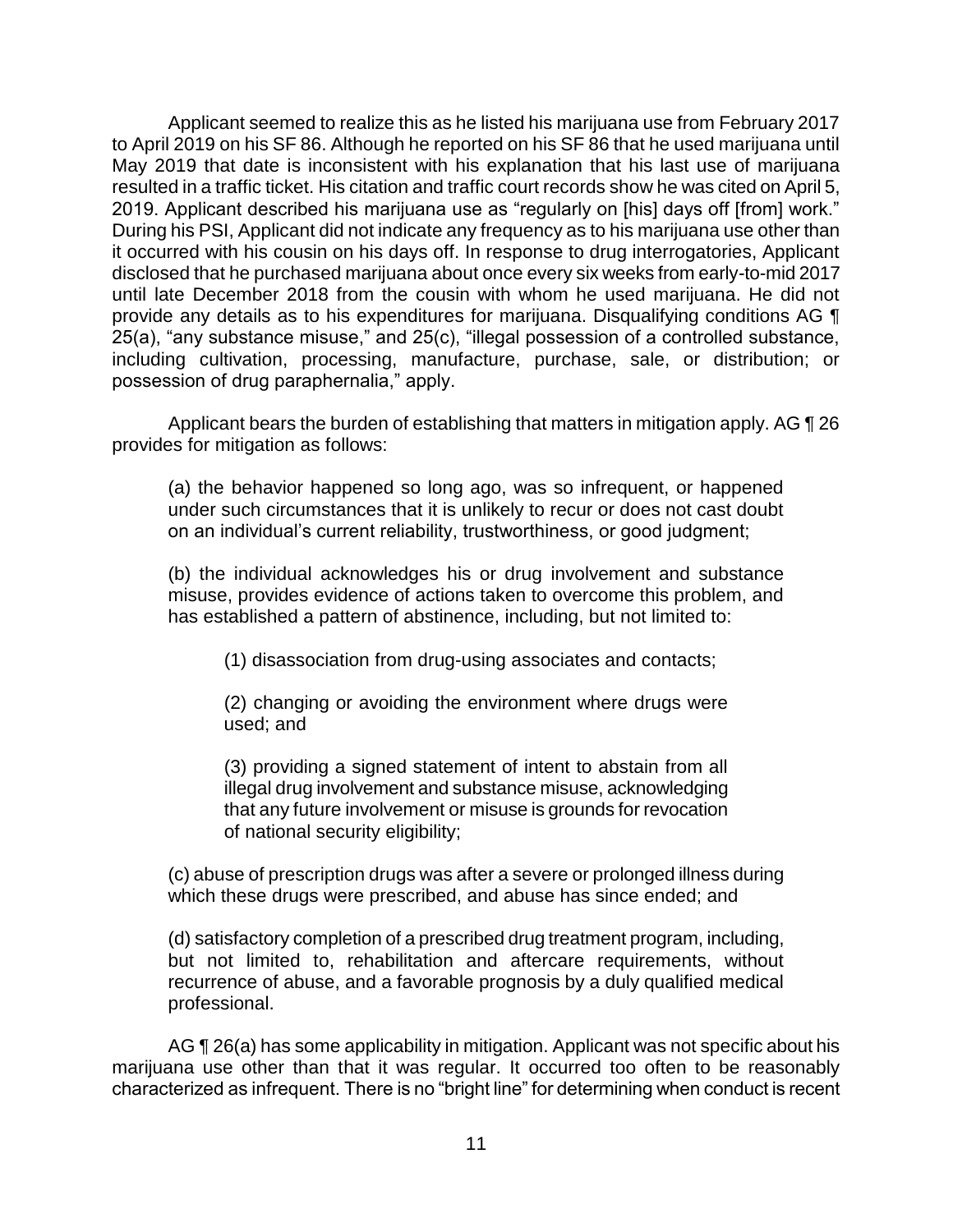for purposes of mitigation. *See* ISCR Case No. 02-24452 at 6 (App. Bd. Aug. 4, 2004). Applicant stopped using marijuana about 18 months before he completed his SF 86 in August 2020. There is no evidence of any recurrence since then. As of the record closure in this case in December 2021, it was not recent. Neither AG  $\P$  26(c) nor AG  $\P$  26(d) was shown to apply in this case.

 Regarding AG ¶ 26(b)(1), Applicant indicated during his September 2020 PSI and in response to drug interrogatories in July 2021 that he does not associate with anyone who uses marijuana, any THC products, or any other illegal drug. He did not clearly indicate that he no longer associates with the cousin with whom he used marijuana and from whom he purchased marijuana. AG ¶ 26(b)(1) has not been conclusively established.

 involvement on his SF 86, during his PSI, and in response to drug interrogatories, allows me to accept as credible his repeated denials of any intention to use marijuana in the future. The driving while in possession of marijuana infraction is a credible reason why he would decide to stop using marijuana. While he has not executed a statement acknowledging that any future drug involvement would be grounds for revocation of national security eligibility, it is clear from his responses to the FORM and SOR that understands that any future marijuana use would be inconsistent with clearance eligibility. In response to the FORM, he expressed a willingness to undergo drug testing. Although his marijuana uses and purchases are not condoned, more than 2½ years have passed since Applicant last used marijuana. The drug involvement and substance misuse security AG ¶ 26(b)(3) applies in his favor, however. Applicant's candor about his marijuana concerns are mitigated by the passage of time with no intention to engage in illegal drug use in the future.

#### **Whole-Person Concept**

 In assessing the whole person, the administrative judge must consider the totality of Applicant's conduct and all relevant circumstances in light of the nine adjudicative process factors in AG ¶ 2(d). Those factors are:

(1) the nature, extent, and seriousness of the conduct; (2) the circumstances surrounding the conduct, to include knowledgeable participation; (3) the frequency and recency of the conduct; (4) the individual's age and maturity at the time of the conduct; (5) the extent to which participation is voluntary; (6) the presence or absence of rehabilitation and other permanent behavioral changes; (7) the motivation for the conduct; (8) the potential for pressure, coercion, exploitation, or duress; and (9) the likelihood of continuation or recurrence.

 The analyses under Guideline F and Guideline H are incorporated in my whole- person analysis. Some of the factors in AG ¶ 2(d) were addressed under those guidelines, but some warrant additional comment.